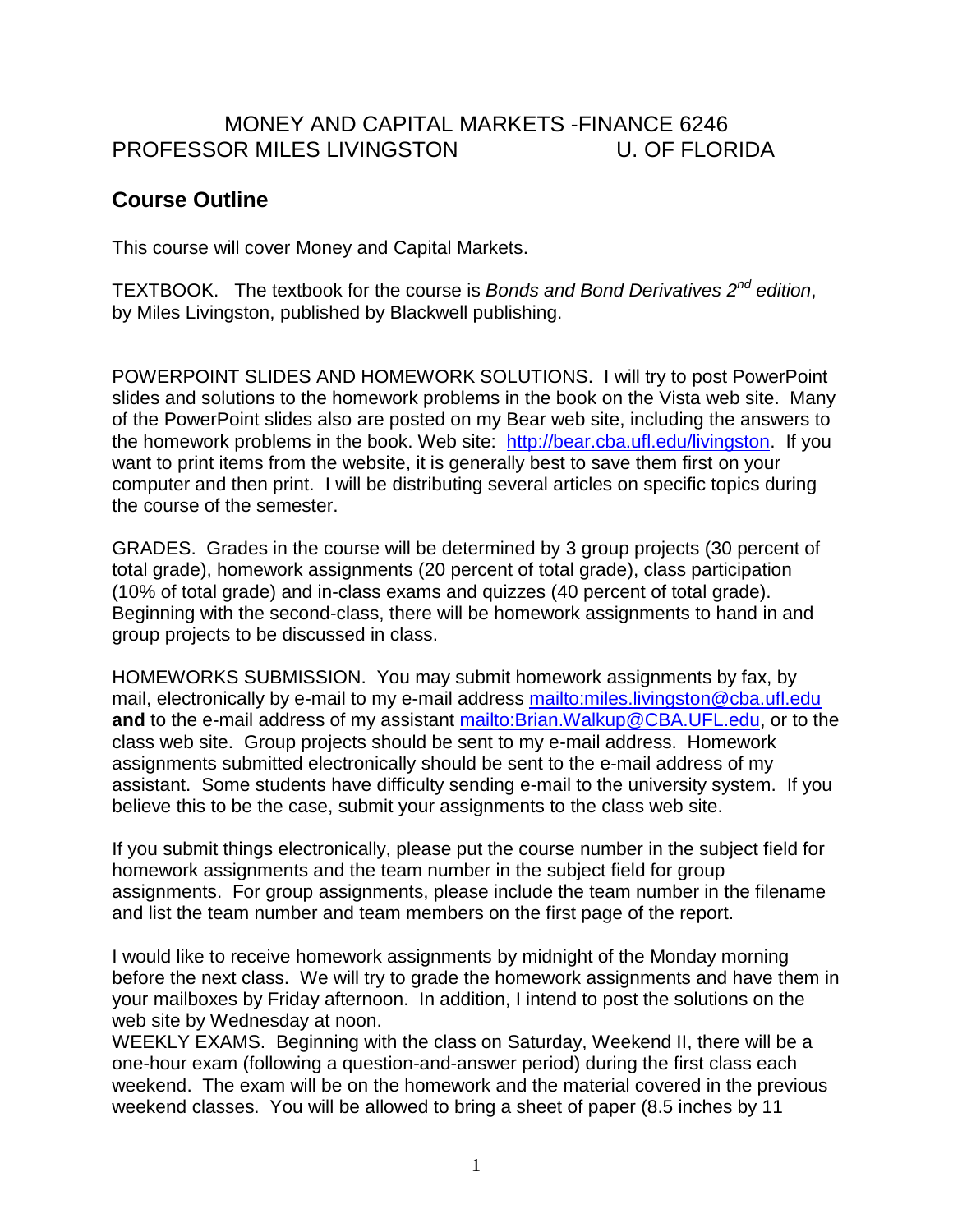inches) with notes and formulas. Please bring your calculator to these exams.

On Weekends II, III, and IV, several groups will be required to present their projects.

My contact information is the following:

Miles Livingston University of Florida PO Box 117168 Gainesville, FL 32611-7168 E-mail: <mailto:miles.livingston@cba.ufl.edu> Telephone: 352-392-4316 Fax: 352-392-0301 Bear Website: <http://bear.cba.ufl.edu/livingston>

My assistant is Brian Walkup and his e-mail address is: <mailto:Brian.Walkup@CBA.UFL.edu>

## TENTATIVE SCHEDULE:

Sunday, Weekend I.

Introduction to course and review. Present Value Calculations, Livingston Chapter 4. You should review the material in Livingston chapters 1, 2 and 3.

Saturday and Sunday. Weekend II.

Risks of Bond Investing, Livingston Chapter 6. Nonflat term structure, Livingston Chapter 7. Group Projects on US Domestic Equity Mutual Funds. Presentation of Group Projects by Groups 1-4.

Saturday and Sunday, Weekend III.

Arbitrage. Livingston, Chapter 8. The Term Structure of Interest Rates, Chapter 9. Bond Ratings, Livingston, Chapter 10. Group Project on Exchange Traded Mutual Funds. Presentation of Group Projects by Groups 5-8.

Saturday and Sunday, Weekend IV. Weekend III. Options and Callable Bonds. Livingston, Chapter 11, 12.

Mortgages, Chapter 13.

Group Projects on a Publicly Traded Alternative Energy or Energy Conservation Company.

Presentation of Group Projects by Groups 9-12.